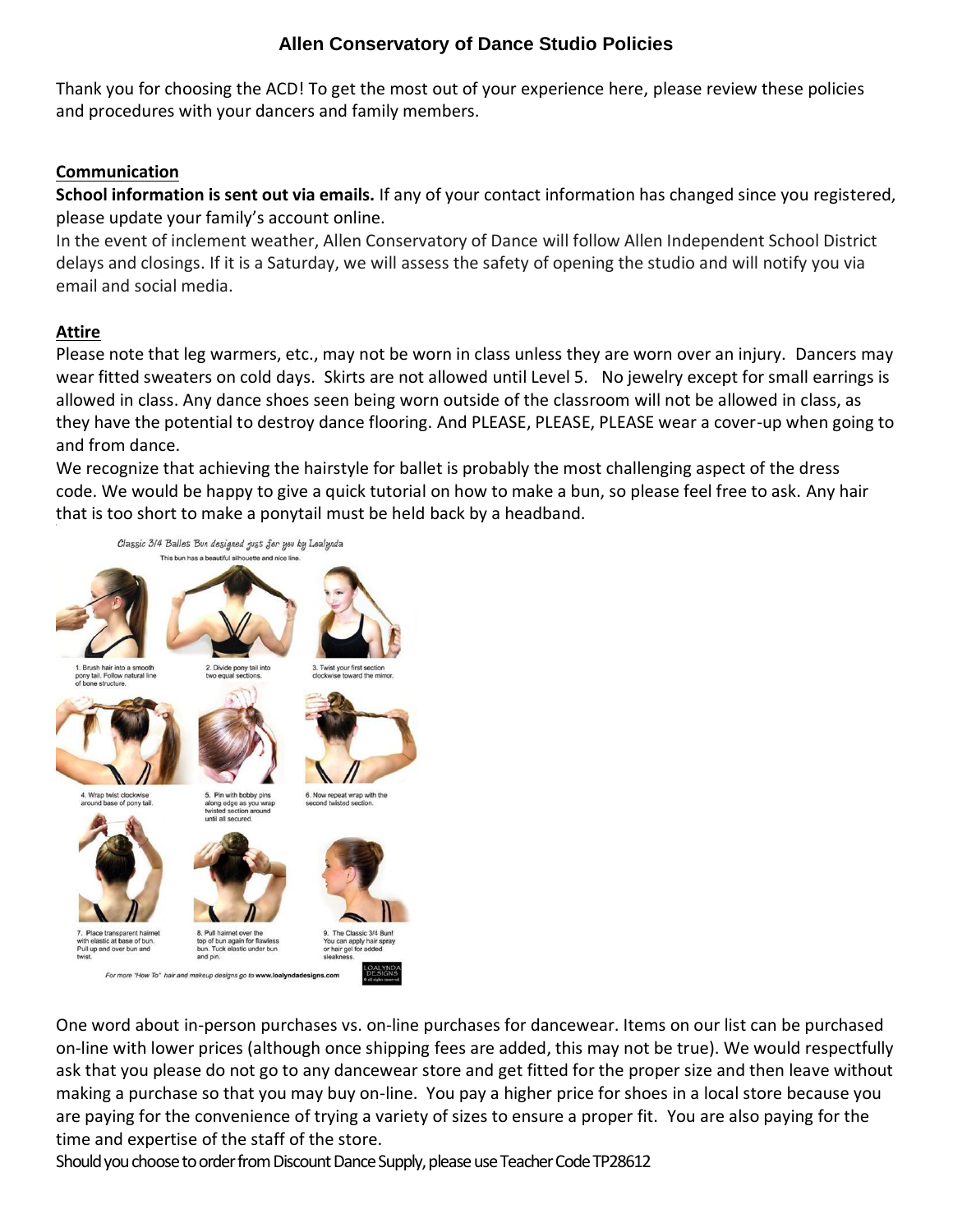## **Allen Conservatory of Dance Studio Policies**

#### **In the Lobbies**

Parents may enter classrooms by invitation only.

Out of consideration for the staff, faculty, and others waiting in the hall, disruptive children will be asked to leave the lobby area.

No food or drink other than water is allowed in the studio.

#### **Tardiness and Absences**

Students arriving late to class should wait until the music stops and ask permission to join the class. If it is too late to participate, the dancer will be asked to observe class as an alternative learning experience.

When entering classrooms, please wait for music and dancers to stop.

Class attendance records are taken daily and excessive absenteeism may result in the dancer's inability to participate in recital performances, as well as jeopardize advancement to the next class level.

In the case of illness or family emergency a make-up class may be scheduled. The teacher will recommend a suitable make up class. The makeup class must be taken within 30 days of the absence.

If a child has fever above 99, signs of possible contagious illness, diarrhea, vomiting, any sort of rash, please stay home for 72 hours before attending classes.

#### **Dancer Etiquette**

#### **IN CLASS AND REHEARSAL**

Do not talk or create distractions while the teacher is talking, even if she is not talking directly to you. You will miss, or cause others to miss, potentially important information.

Do not talk or create distractions while others are dancing. It's rude and disrespectful. Watching others dance is a great way to learn.

In this country, ballet teachers are called "Miss," regardless of age or marital status. You will address Miss Mary as "Miss Mary" for the rest of your life, regardless of circumstances.

You should smile and thank teachers for their corrections. They are trying to help you and do not know if you understand or appreciate their corrections unless you acknowledge them properly.

If a teacher gives a correction to another dancer, you should listen and apply that correction as if she were addressing you personally; just because she does not call you by name, doesn't mean you could not benefit from that correction.

If you are late to class or rehearsal, it is necessary to apologize for your tardiness and ask permission to join class or rehearsal.

You should clap for your teacher/director at the end of class/rehearsal. It is considered polite to curtsy and thank your teacher before leaving the classroom.